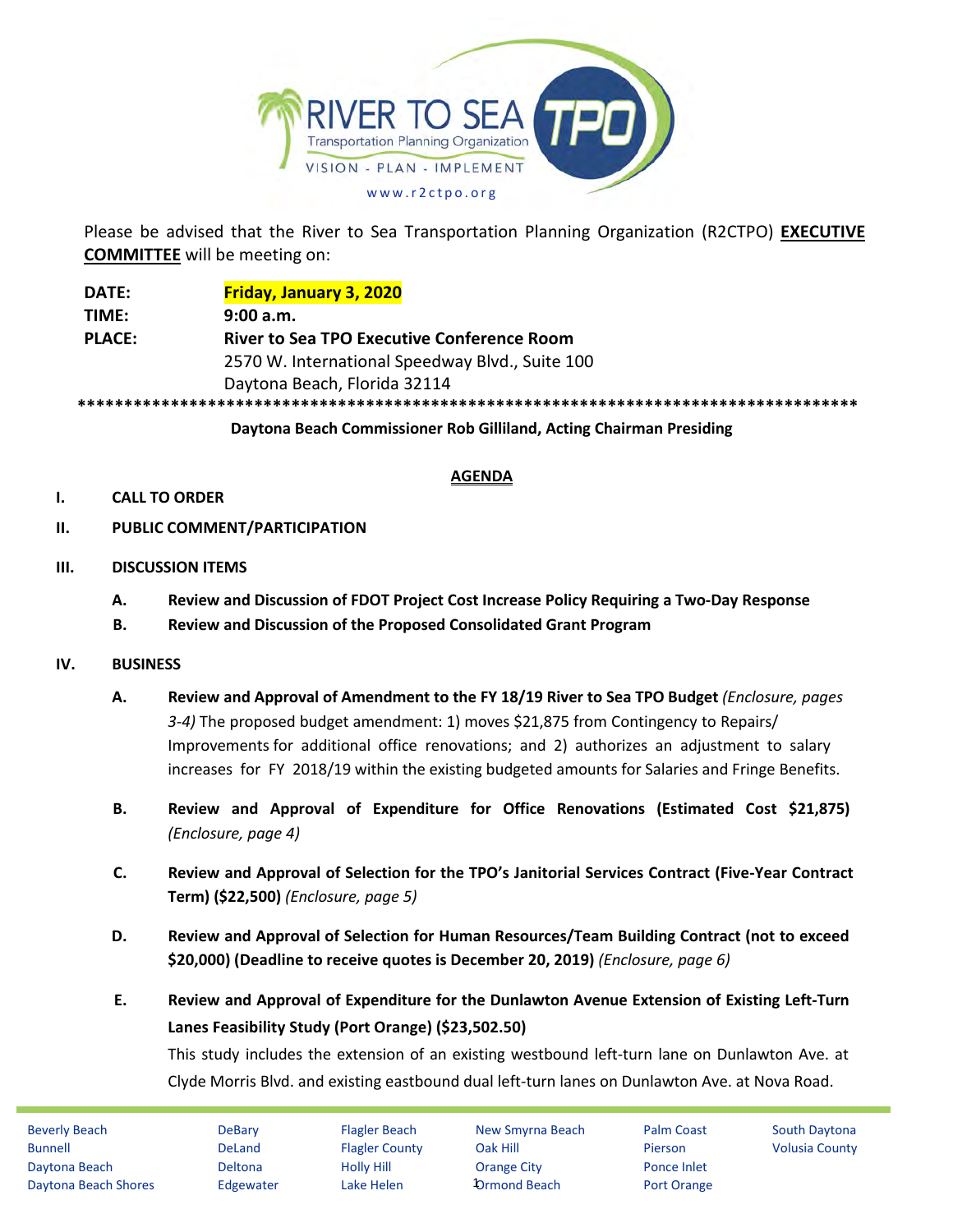- **F. Review and Recommend Approval of Expenditure for the "Tell the TPO" Survey (\$40,000)** The survey activity is included in year two of the adopted Unified Planning Work Program (UPWP) and will be completed under the general planning consultant continuing services contract.
- **G. Review and Recommend Approval of the Draft Policy for Dues and Memberships** This policy was developed based upon input provided by the Executive Committee at the November meeting. It will be incorporated into update of the Employee Handbook when that document is revised. *(Enclosure, page 7)*
- **H. Review and Recommend Approval of the Draft Policy for Telecommuting and Working Remotely**

This policy was developed based upon input provided by the Executive Committee at the November meeting. It amends and supplements information included the currently adopted Employee Handbook. *(Enclosure, pages 8-9)*

**I. Review and Approval of the Draft January 22, 2020 River to Sea TPO Board agenda** *(Enclosure, pages 10-12)*

### **V. STAFF COMMENTS**

### **VI. EXECUTIVE COMMITTEE MEMBER COMMENTS**

#### **VII. ADJOURNMENT**

\*\*\*\*\*\*\*\*\*\*\*\*\*\*\*\*\*\*\*\*\*\*\*\*\*\*\*\*\*\*\*\*\*\*\*\*\*\*\*\*\*\*\*\*\*\*\*\*\*\*\*\*\*\*\*\*\*\*\*\*\*\*\*\*\*\*\*\*\*\*\*\*\*\*\*\*\*\*\*\*\*\*\*\*\*\*\*\*\*\*\*\*\*\*\*\*\*\*\*\*

Note: If any person decides to appeal a decision made by this board with respect to any matter considered at such meeting or hearing, he/she will need a record of the proceedings including all testimony and evidence upon which the appeal is to be based. To that end, such person will want to ensure that a verbatim record of the proceedings is made.

Note: Individuals covered by the Americans with Disabilities Act of 1990 in need of accommodations for this public meeting should contact the River to Sea TPO office, 2570 W. International Speedway Blvd., Suite 100, Daytona Beach, Florida 32114- 8145; (386) 226-0422, extension 20416, at least five (5) working days prior to the meeting date.

The River to Sea TPO does not discriminate in any of its programs or services. To learn more about our commitment to nondiscrimination and diversity, visit our Title VI page at www.r2ctpo.org or contact our Title VI/Nondiscrimination Coordinator, Pamela Blankenship, at 386-226-0422, extension 20416, or pblankenship@r2ctpo.org. Persons who require translation services, which are provided at no cost, should contact the River to Sea TPO at (386) 226-0422 or by email at PBlankenship@r2ctpo.org at least five (5) business days prior to the event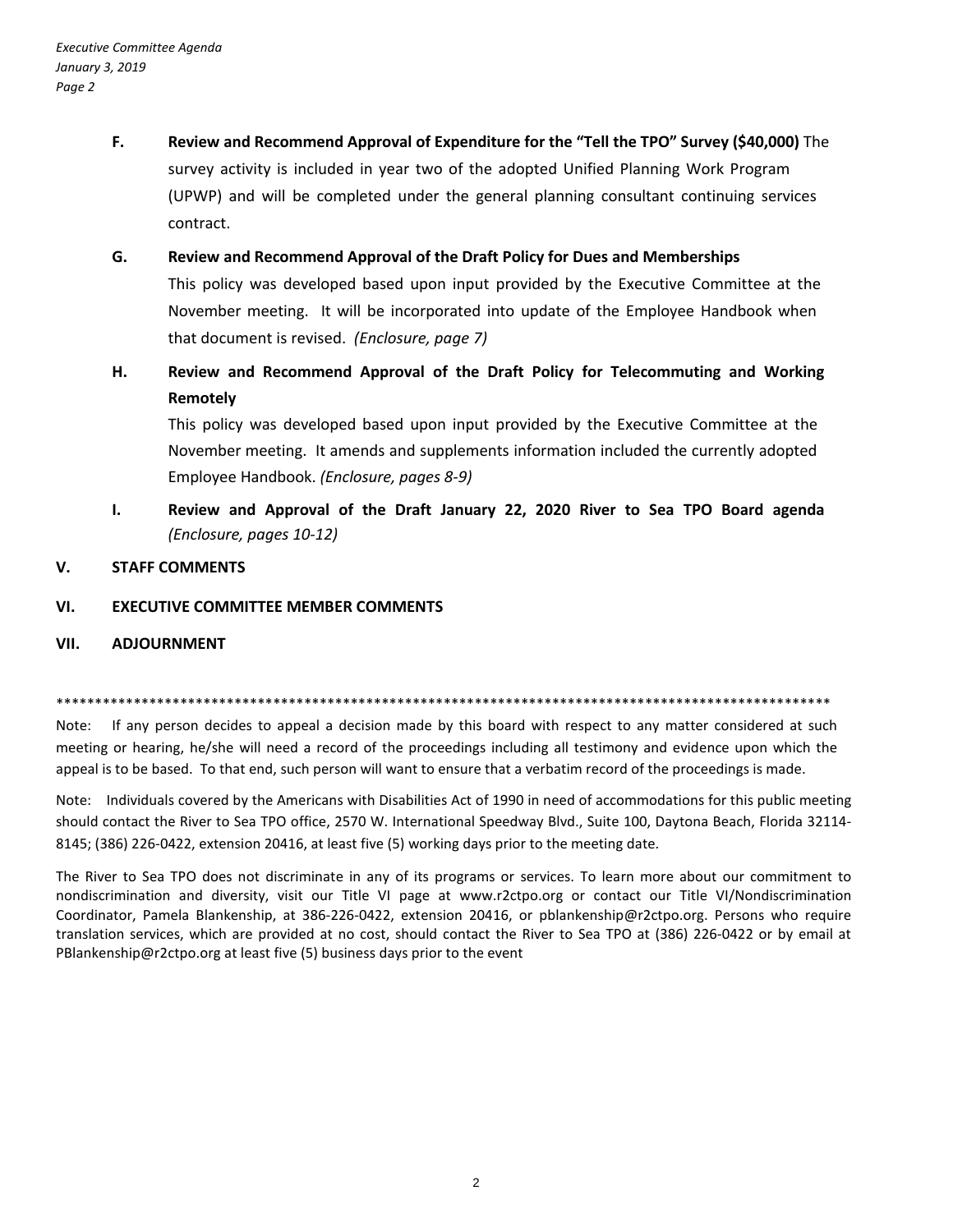## **River to Sea TPO FY 19/20 Budget Approve May 22, 2019**

## **RIVER TO SEA TRANSPORTATION PLANNING ORGANIZATION FY19/20 Budget Amendment #1 16-Dec-19**

|                                                   | <b>Proposed</b><br>FY 19/20 | Change    | <b>Revised</b><br>FY 19/20 |
|---------------------------------------------------|-----------------------------|-----------|----------------------------|
| <b>REVENUES</b>                                   |                             |           |                            |
| <b>Federal Funds</b>                              | \$1,682,371                 |           | \$1,682,371                |
| <b>State Funds</b>                                | 61,880                      |           | 61,880                     |
| <b>Local Funds</b>                                | 203,437                     |           | 203,437                    |
| <b>Total Revenue</b>                              | \$1,947,688                 | \$0       | \$1,947,688                |
| <b>EXPENDITURES</b>                               |                             |           |                            |
| Salaries                                          | \$534,061                   |           | \$534,061                  |
| <b>Fringe Benefits</b>                            | 200,072                     |           | 200,072                    |
| <b>Office/Operating Supplies</b>                  | 10,000                      |           | 10,000                     |
| Postage                                           | 5,000                       |           | 5,000                      |
| Office Expense (Rent, Utilities & Cleaning, etc.) | 121,300                     |           | 121,300                    |
| Advertising                                       | 4,000                       |           | 4,000                      |
| Printing                                          | 13,000                      |           | 13,000                     |
| Conference, Workshops & Seminar Fees              | 6,300                       |           | 6,300                      |
| Fees                                              | 35,300                      |           | 35,300                     |
| Dues                                              | 3,574                       |           | 3,574                      |
| Publications                                      | 1,050                       |           | 1,050                      |
| Copy Expense                                      | 22,000                      |           | 22,000                     |
| Copy Machine Costs                                | 21,000                      |           | 21,000                     |
| <b>Travel Expenses</b>                            | 15,575                      |           | 15,575                     |
| <b>Outreach and Promotions</b>                    | 18,000                      |           | 18,000                     |
| Special Studies /Professional Services            | 787,140                     |           | 787,140                    |
| <b>Meeting Expense</b>                            | 3,000                       |           | 3,000                      |
| Liability, Equipment & Auto Insurance             | 13,100                      |           | 13,100                     |
| Repairs/Improvements                              | 1,000                       | 21,875    | 22,875                     |
| Network/Web Page Costs                            | 36,600                      |           | 36,600                     |
| Capital Outlay (Computer & Server)                | 7,500                       |           | 7,500                      |
| Software                                          | 6,434                       |           | 6,434                      |
| Telephone                                         | 3,600                       |           | 3,600                      |
| <b>Education/Professional Development</b>         | 1,000                       |           | 1,000                      |
| Contingency                                       | 78,083                      | (21, 875) | 56,208                     |
| <b>Total Expenditures</b>                         | \$1,947,688                 | \$0       | \$1,947,688                |
| Excess of revenues over (under) expenditures      | \$0                         | \$0       | \$0                        |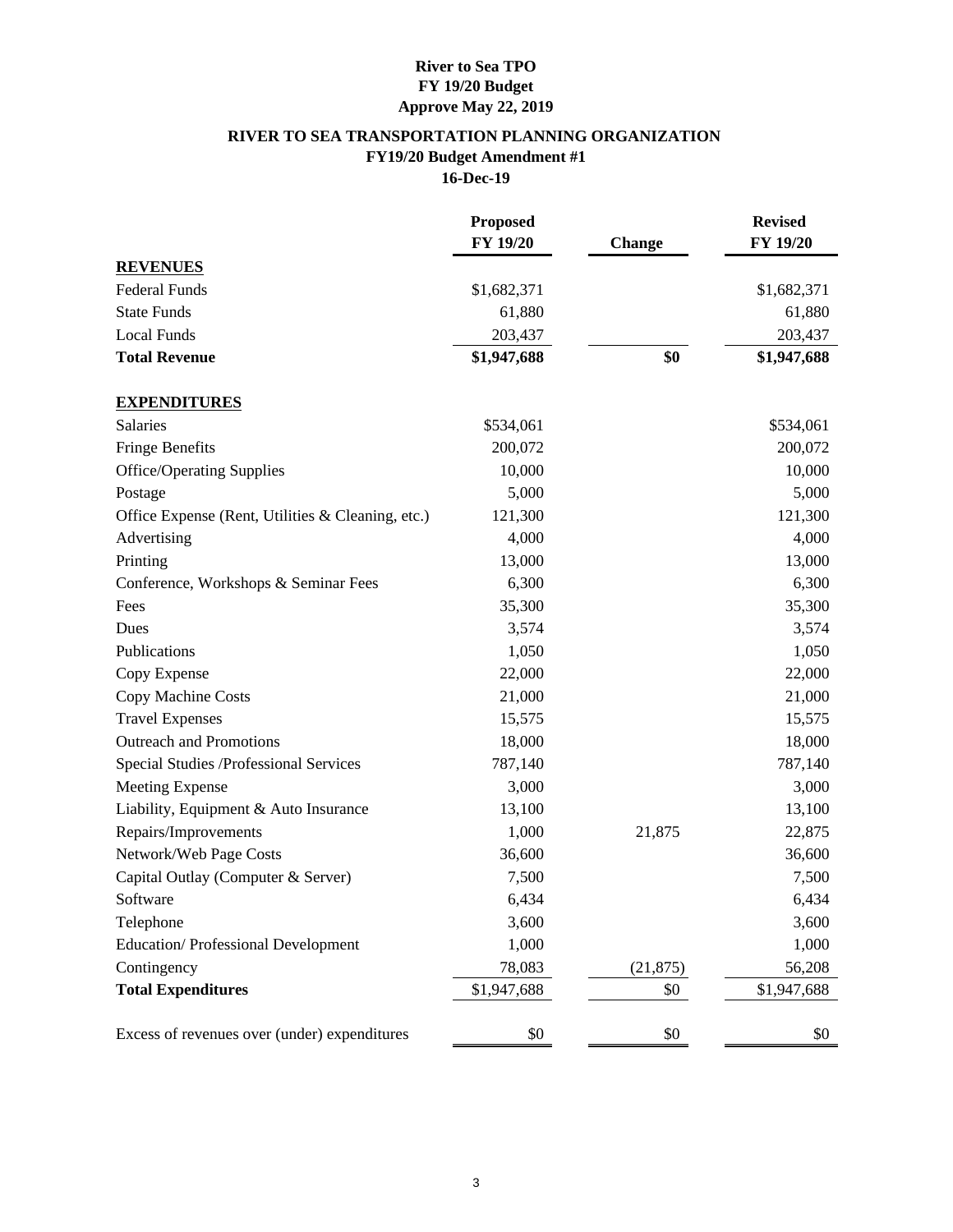

To: River to Sea TPO Executive Committee **Accord Contract Contract Contract Contract Contract Contract Contract Contract Contract Contract Contract Contract Contract Contract Contract Contract Contract Contract Contract Co** 

From: Julie Adamson, Chief Financial Officer, River to Sea TPO

Date: December 19, 2019

RE: Office Repairs & Budget Amendment

The River to Sea TPO (R2CPO) identified mold within six (6) offices and the kitchen as well as water damage in the TPO's Board Room. The landlord remediated the mold (at no cost to the R2CTPO) and made the necessary repairs to the TPO's Board Room. The remediation in the offices and kitchen required wallpaper on certain walls to be removed leaving some walls with no wallpaper and other walls with wallpaper.

The R2CTPO's landlord will repair the walls in the offices and kitchen that are currently missing portions of wallpaper due to the mold remediation process by removing the remaining wallpaper from the walls and painting. While the landlord's vendor is repairing the walls the landlord is responsible for, the R2CTPO would like the vendor to remove the remaining wallpaper and paint in six (6) impacted offices and kitchen.

The R2CTPO expects this cost to not exceed \$21,875.00 or \$3,053.57 per office and \$3,553.58 for the kitchen. The material and labor for this process includes: preparing offices, moving furniture, removing wallpaper, skimming and sanding walls, and painting walls, doors and trim. The contractor will have to temporarily remove cabinets and waterline for the coffee machine in order to remove wallpaper and paint.

Funding for this item are within the contingency line items within the FY19/20 budget. Please find the included budget amendment that moves budget from contingency to repairs to cover the cost of these items.

| <b>Beverly Beach</b> | DeBary    | Flagler Beach         |   | New Smyrna Beach   | Palm Coast  | South Daytona         |
|----------------------|-----------|-----------------------|---|--------------------|-------------|-----------------------|
| <b>Bunnell</b>       | DeLand    | <b>Flagler County</b> |   | Oak Hill           | Pierson     | <b>Volusia County</b> |
| Daytona Beach        | Deltona   | Holly Hill            |   | <b>Orange City</b> | Ponce Inlet |                       |
| Daytona Beach Shores | Edgewater | Lake Helen            | 4 | Ormond Beach       | Port Orange |                       |
|                      |           |                       |   |                    |             |                       |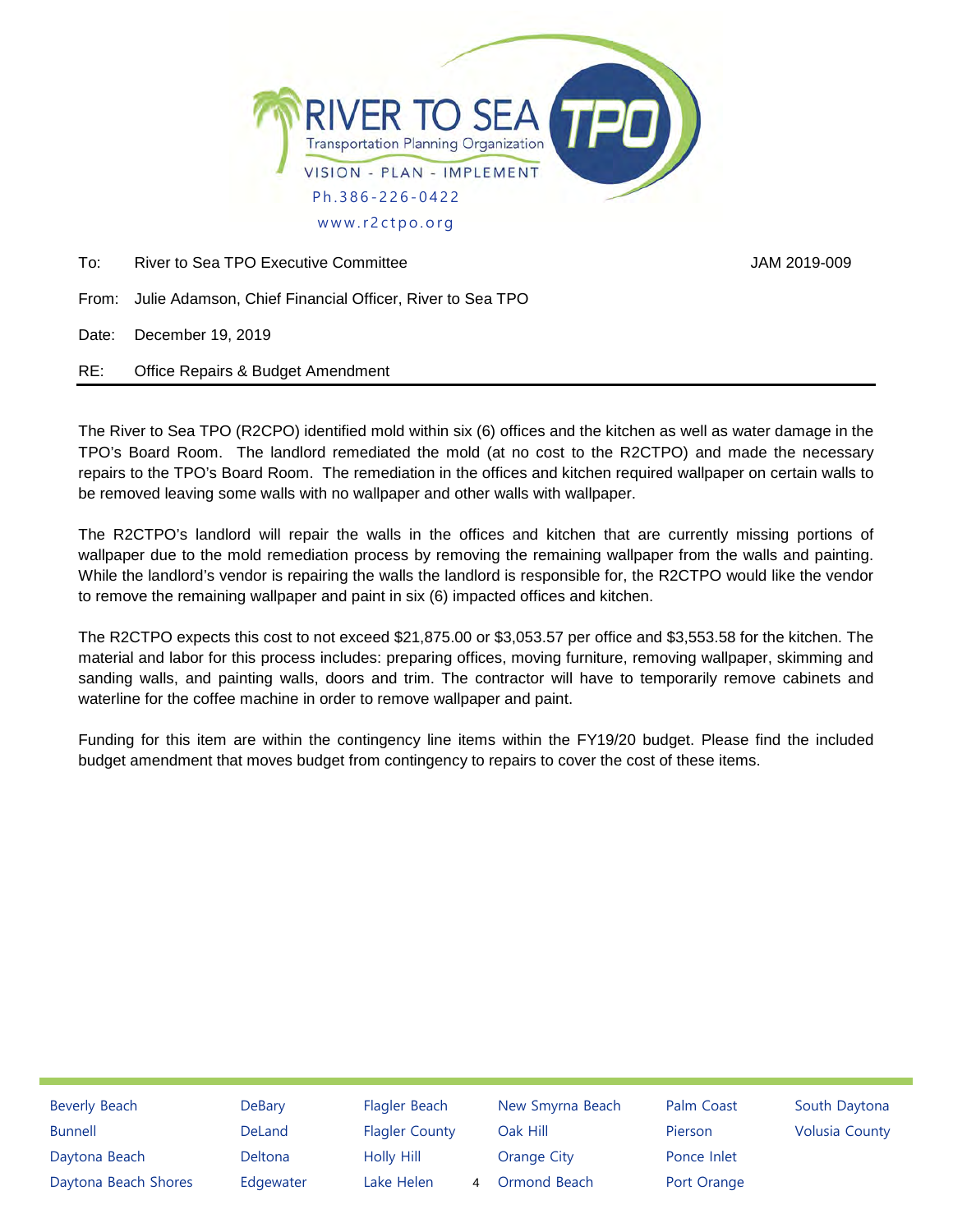

To: River to Sea TPO Executive Committee **Figure 1.1 and 2019-008** JAM 2019-008

- From: Julie Adamson, Chief Financial Officer, River to Sea TPO
- Date: December 19, 2019

RE: Janitorial Procurement

The River to Sea TPO (R2CTPO) outsources the cleaning of its 6,214 sq. ft. office space. The contract with the current vendor (Sterling Office Valet) expires January 31, 2020. The janitorial company cleans the R2CTPO's office two (2) times per week. The R2CTPO obtained formal quotes from the following firms. The R2CTPO is recommending that a three (3) year contract with two (2) one (1) year renewals be awarded to Jani-King. Jani-King's cost is within the TPO's Adopted FY2019/20 Operating Budget.

| <b>Firm Name</b>                                                                               | <b>Monthly Cost</b>                                                                         | <b>Annual Cost</b>                                                                                    | <b>Total Contract Cost</b><br>(5-year period) |
|------------------------------------------------------------------------------------------------|---------------------------------------------------------------------------------------------|-------------------------------------------------------------------------------------------------------|-----------------------------------------------|
| Jani-King                                                                                      | \$375.00                                                                                    | \$4,500.00                                                                                            | \$22,500.00                                   |
| Pattison                                                                                       | Yr. 1: \$433.33<br>Yr. 2: \$476.66<br>Yr. 3: \$524.32<br>Yr. 4: \$576.75<br>Yr. 5: \$634.43 | Yr. 1: \$5,199.96<br>Yr. 2: \$5,719.92<br>Yr. 3: \$6,291.84<br>Yr. 4: \$6,921.00<br>Yr. 5: \$7,613.16 | \$31,745.88                                   |
| <b>Sterling Office Valet</b>                                                                   | \$575.00                                                                                    | \$6,900.00                                                                                            | \$34,500.00                                   |
| Clean Cleaning<br>(Price was quoted \$263 per<br>week. Amounts may be off<br>due to rounding.) | \$1,139.67                                                                                  | \$13,676.00                                                                                           | \$68,380.00                                   |

| <b>DeBary</b> | Flagler Beach         |   | New Smyrna Beach   | Palm Coast  | South Daytona         |
|---------------|-----------------------|---|--------------------|-------------|-----------------------|
| DeLand        | <b>Flagler County</b> |   | Oak Hill           | Pierson     | <b>Volusia County</b> |
| Deltona       | <b>Holly Hill</b>     |   | <b>Orange City</b> | Ponce Inlet |                       |
| Edgewater     | Lake Helen            | 5 | Ormond Beach       | Port Orange |                       |
|               |                       |   |                    |             |                       |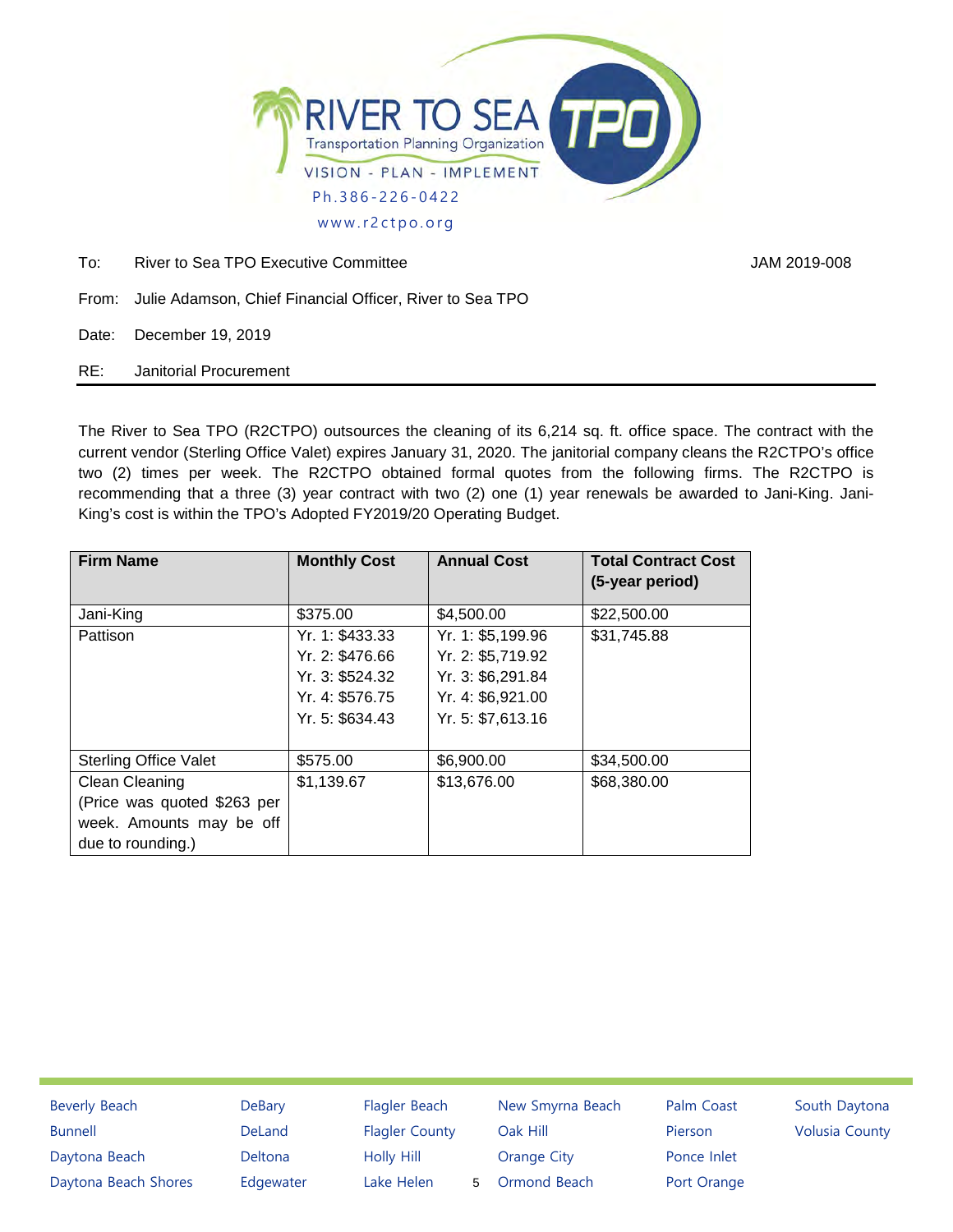

To: River to Sea TPO Executive Committee **Accord Contract Contract Contract Contract Contract Contract Contract Contract Contract Contract Contract Contract Contract Contract Contract Contract Contract Contract Contract Co** 

From: Julie Adamson, Chief Financial Officer, River to Sea TPO

Date: December 19, 2019

RE: Employee Team Building & Goal Setting Activity

As part of the River to Sea TPO's (R2CTPO) FY18/19 and FY19/20 UPWP the R2CTPO is planning on conducting an employee team building & goal setting activity. The R2CTPO will hire a consultant that is expected to conduct the following:

- Evaluation of the Organization Develop a series of activities to help the R2CTPO identify strengths, weaknesses, opportunities, and strategic planning. These activities should involve all staff and be interactive.
- Individual Achievement Develop a series of activities that will help each staff member with professional development and to identify/ assess strengths, weaknesses, opportunities, accountability and goal setting.
- Teamwork/Team Building Develop a series of activities to improve overall performance, communication, and collaboration of the organization. These activities should involve all staff and be interactive.

The due date for firms to submit quotes is December 20, 2019. The R2CTPO has set a limit for these services to be \$20,000. The funds for this item are within the R2CTPO's FY19/20 Annual Budget.

| <b>Beverly Beach</b> | <b>DeBary</b>  | Flagler Beach         |   | New Smyrna Beach   | Palm Coast  | South Daytona         |
|----------------------|----------------|-----------------------|---|--------------------|-------------|-----------------------|
| <b>Bunnell</b>       | <b>DeLand</b>  | <b>Flagler County</b> |   | Oak Hill           | Pierson     | <b>Volusia County</b> |
| Daytona Beach        | <b>Deltona</b> | Holly Hill            |   | <b>Orange City</b> | Ponce Inlet |                       |
| Daytona Beach Shores | Edgewater      | Lake Helen            | 6 | Ormond Beach       | Port Orange |                       |
|                      |                |                       |   |                    |             |                       |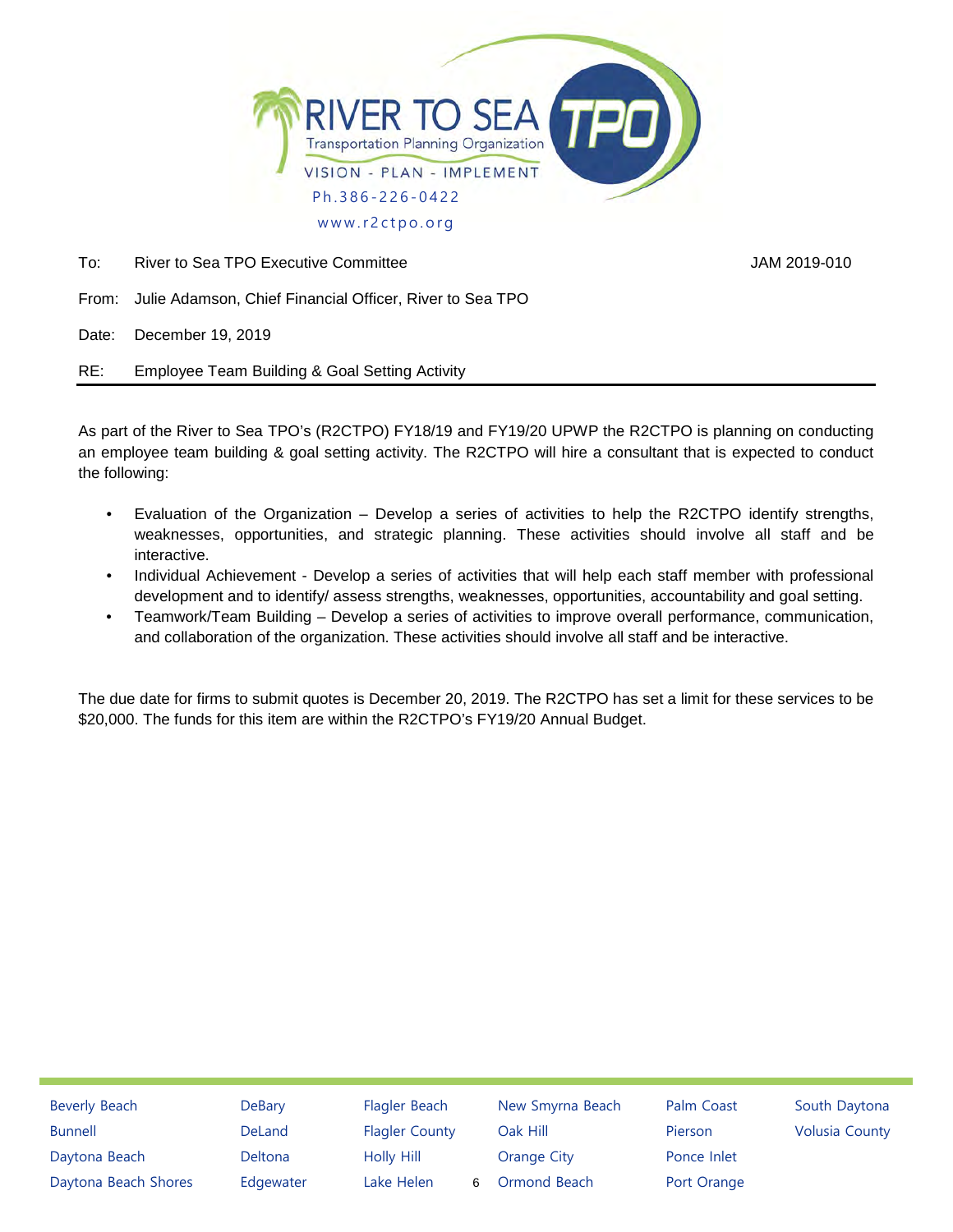# **Policy for:** DUES AND MEMBERSHIPS



# **Background**

**Reason for Policy:** To provide professional development and support for R2TPO staff and ensure consistency in the application of benefits.

**Additional Action Needed:** Broad direction should be incorporated into the Employee Manual during the next update.

**Approval Required:** TPO Board **Relevant Documents:** R2CTPO Employee Handbook, R2CTPO Budget

**Existing Guidance:** A long-standing practice of the River to Sea Transportation Planning Organization (R2CTPO) has included reimbursing employees for a portion of the dues and membership fees for their participation in professional organizations and affiliations that advance their professional development as well as the work of the TPO. Approval of funding for dues and memberships has traditionally occurred through the budgeting process and was previously set at \$125.00 per employee. This is an important benefit for employees, however, and should be recognized in the Employee Handbook.

# **Policy Direction**

The R2CTPO recognizes the importance of participating as members of professional organizations. These organizations can be used as a resource for the R2CTPO to obtain best practices as well as industry insights and trends. These memberships also support the professional development of R2CTPO employees. The R2CTPO will pay for 100% of the cost of any dues or memberships where the R2CTPO as an organization is a member. Individual employees may also become members of professional organizations and/or associations. The R2CTPO will pay for or reimburse up to \$500 annually in dues and/or membership fees each employee to join an organization, or multiple organizations, consistent with their official position description. Prior to incurring costs, the Executive Director must approve the request, which should include a justification of how the dues and/or membership(s) will benefit the R2CTPO and how it is relevant to the employee's position. Employees should contact the Chief Financial Officer for more information or questions about dues and memberships.

# **Authorized by:**

**Name / Position:** Robert Gilliland, River to Sea TPO Chairman

Signature: **Date: Date: Date: Date:**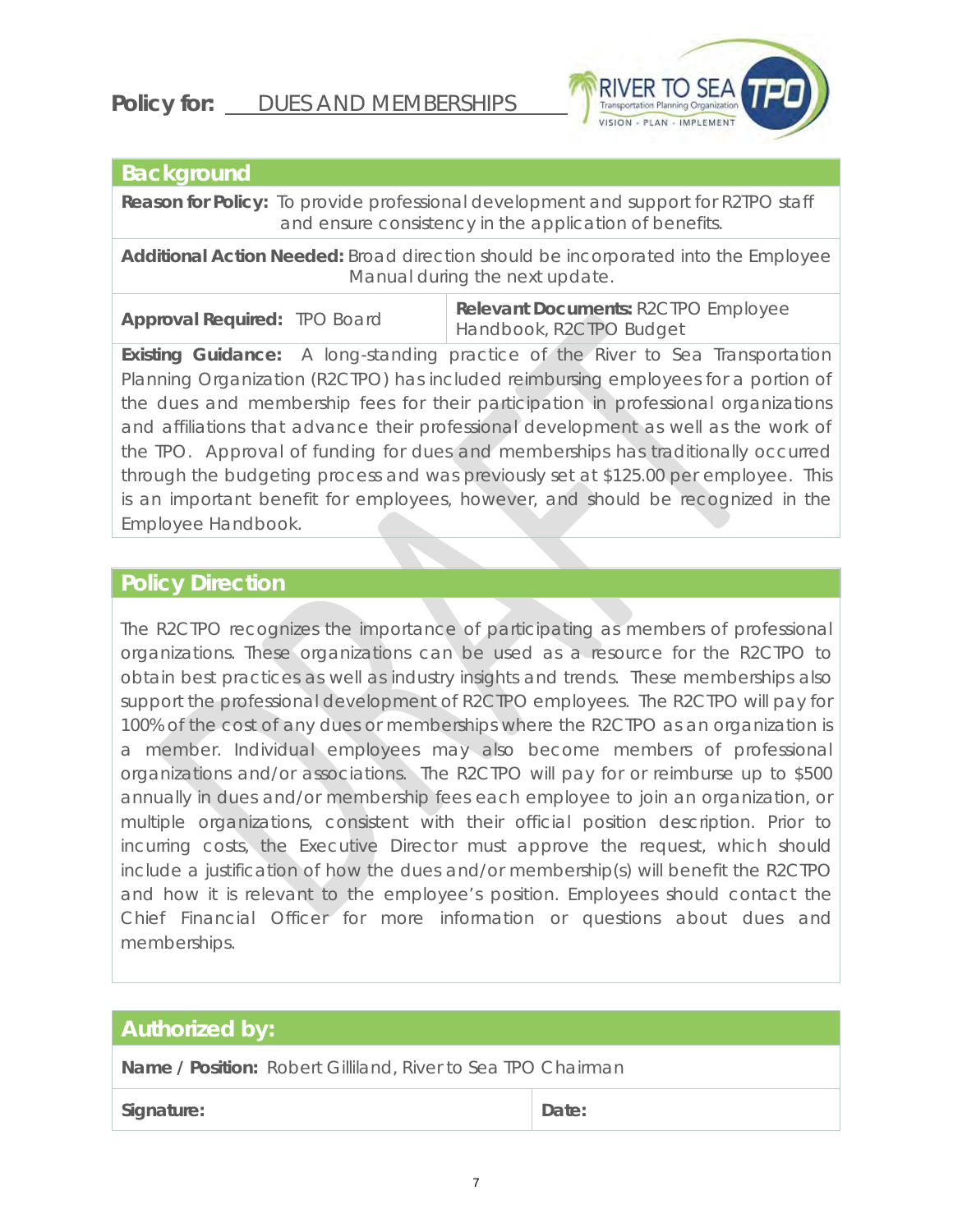

| <b>Background</b> |                                                                                                                                                                                 |
|-------------------|---------------------------------------------------------------------------------------------------------------------------------------------------------------------------------|
|                   | <b>Reason for Policy:</b> To manage efficient work production and ensure consistency in the work<br>rules and expectations of River to Sea Transportation Planning Organization |
|                   | (R2CTPO) staff.                                                                                                                                                                 |

**Additional Action Needed:** Broad direction should be incorporated into the Employee Manual during the next update.

**Approval Required:** R2CTPO Board **Relevant Documents:** R2CTPO Employee Handbook, R2CTPO Bylaws

**Existing Guidance:** The Employee Handbook, Section 4 (K.) Work Schedules states: "The R2CTPO office is normally open from 8:00 am to 5:00 pm, Monday through Friday, excluding certain holidays. Other operating hours may be established in the future by the R2CTPO. It is imperative that sufficient coverage of the office is in place at all times during regular office hours. The normal work schedule for full time employees is eight hours per day, five days per week. The Executive Director will advise employees of the times their schedules will normally begin and end. Staffing needs and operational demands may necessitate variations in starting and ending times, as well as variations in the total hours that may be scheduled each day and week." Bylaws of the R2CTPO identify the Executive Director as the responsible authority for "Overseeing the managerial and administrative functions of the TPO."

# **Policy Direction**

The R2CTPO office is normally open from 8:00 am to 5:00 pm, Monday through Friday, excluding certain holidays. Other operating hours may be established in the future by the R2CTPO. It is imperative that sufficient coverage of the office is in place at all times during regular office hours. The normal work schedule for full time employees is eight hours per day, five days per week. The Executive Director will advise employees of the times their schedules will normally begin and end. Staffing needs and operational demands may necessitate variations in starting and ending times, as well as variations in the total hours that may be scheduled each day and week. Bylaws of the R2CTPO identify the Executive Director as the responsible authority for "Overseeing the managerial and administrative functions of the TPO." As such, the Executive Director is responsible for ensuring adequate staffing and office coverage and has discretion to establish employee work schedules.

All full-time regular employees are provided with one meal period of not less than 30 minutes in length each workday. The Executive Director will schedule meal periods to accommodate operating requirements. Employees will be relieved of all active responsibilities and restrictions during their meal period and will not be compensated for that time.

Telecommuting or remote work options provide opportunities for employees to work at home, on the road or in a satellite location. The R2CTPO considers telecommuting to be a viable and flexible work option when activities and schedules of both the employee and the TPO are suited to such an arrangement. Telecommuting may be appropriate for some employees and employment positions but not for others. Telecommuting is not an entitlement or a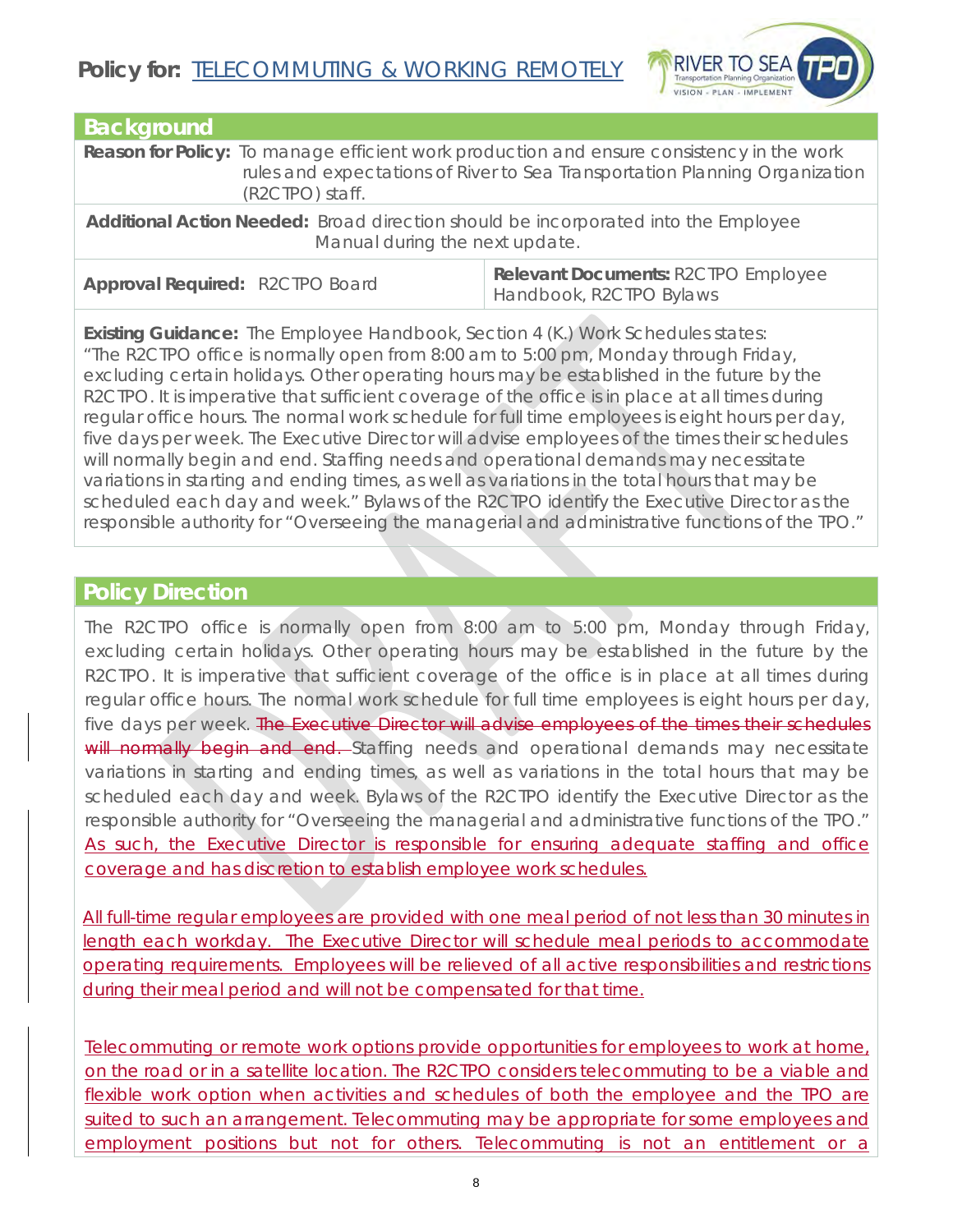companywide benefit, and it in no way changes the terms and conditions of employment.

The R2CTPO operates with a limited staff, who rely on each other throughout the course of a business day for communication, production support, office security and coverage. Telecommuting requests must be approved at the discretion of the Executive Director on an ad hoc basis for employees. Requests of time should be made at least one business day in advance and must be noted on the employee's office calendar and timesheets. It is also important to note that approval to work off-site does not change the standard report time or other work rules for an employee.

The following conditions will be considered when approving telecommuting options:

- Circumstances must provide a benefit to the employee and employer;
- Arrangements will not disrupt or diminish productivity or work quality;
- Remote working locations must have reliable internet access to ensure work documents and programs are accessible from the remote location;
- Employees must be available by telephone and e-mail during working hours;
- Telecommuting may not coincide with holidays, vacations and weekends; and
- Telecommuting will not result in additional expenses for the TPO.

# **Authorized by:**

**Name / Position:** Robert Gilliland, River to Sea TPO Chairman (per Board Action )

**Signature: Date:**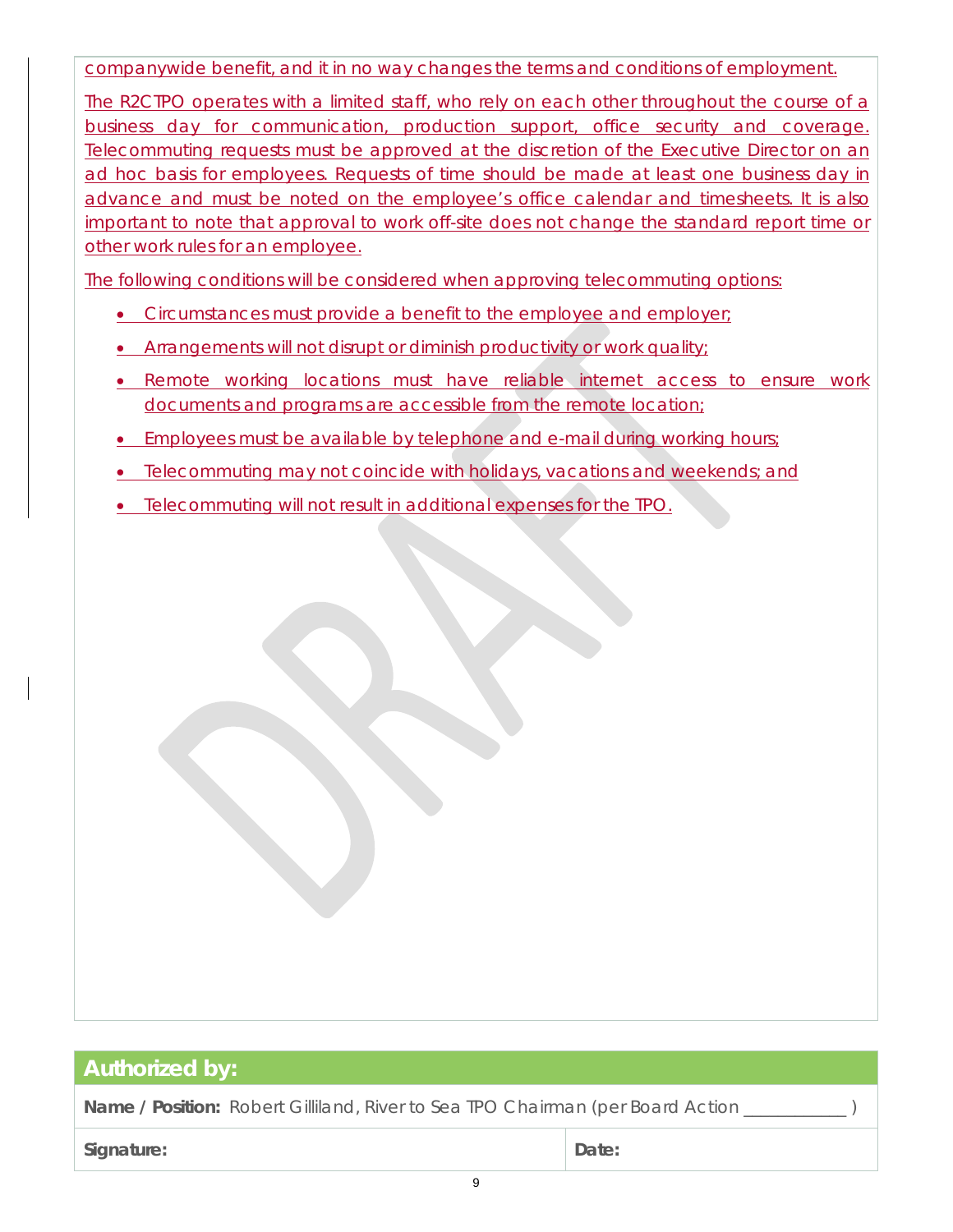

Please be advised that the **RIVER TO SEA TRANSPORTATION PLANNING ORGANIZATION (TPO) BOARD** will be meeting on:

- **DATE: WEDNESDAY, JANUARY 22, 2020**
- **TIME: 9:00 A.M.**
- **PLACE: RIVER TO SEA TPO CONFERENCE ROOM** 2570 W. International Speedway Blvd., Suite 100 Daytona Beach, FL 32114

\*\*\*\*\*\*\*\*\*\*\*\*\*\*\*\*\*\*\*\*\*\*\*\*\*\*\*\*\*\*\*\*\*\*\*\*\*\*\*\*\*\*\*\*\*\*\*\*\*\*\*\*\*\*\*\*\*\*\*\*\*\*\*\*\*\*\*\*\*\*\*\*\*\*\*\*\*\*\*\*\*\*\*\*\*\*\*

## **Daytona Beach Commissioner Rob Gilliland, Acting Chairman Presiding**

- **I. CALL TO ORDER / ROLL CALL / DETERMINATION OF QUORUM**
- **II. PLEDGE OF ALLEGIANCE**
- **III. PUBLIC COMMENT/PARTICIPATION** *(Public comments may be limited to three (3) minutes at the discretion of the Chairperson)*

### **IV. CONSENT AGENDA**

- **A. NOVEMBER 27, 2019 RIVER TO SEA TPO BOARD MEETING MINUTES** *(Contact: Debbie Stewart) (Enclosure, pages )*
- **B. TREASURER'S REPORTS** *(Contact: Julie Adamson) (Enclosure, pages )*
- **C. EXECUTIVE COMMITTEE REPORT** *-- Report by Daytona Beach Commissioner Rob Gilliland, Executive Committee Chairperson (Enclosure, pages)*
- **D. UPWP SUBCOMMITTEE REPORT REPORT** *-- Report by Mr. Bobby Ball, UPWP Chairperson (Enclosure, pages )*
- **E. TRANSPORTATION DISADVANTAGED LOCAL COORDINATING BOARD REPORT** *– Report by Council Member Heather Post, TDLCB Chairperson (Enclosure, pages )*
- **F. BICYCLE/PEDESTRIAN ADVISORY COMMITTEE REPORT** *-- Report by Mr. Paul Eik, BPAC Chairperson (Enclosure, pages )*
- **G. 2045 LONG RANGE TRANSPORTATION PLAN (LRTP) SUBCOMMITTEE REPORT** *-- Report by Mr. Bob Storke, LRTP Subcommittee Chairperson (Enclosure, pages )*
- **H. CITIZENS ADVISORY COMMITTEE REPORT** *-- Report by Ms. Nora Jane Gillespie, CAC Chairperson (Enclosure, pages )*
- **I. TECHNICAL COORDINATING COMMITTEE REPORT** *-- Report by Mr. Jose Papa, TCC Chairperson (Enclosure, pages)*

| <b>Beverly Beach</b> | DeBary         | <b>Flagler Beach</b>  | New Smyrna Beach           | <b>Palm Coast</b> | <b>South Daytona</b>  |
|----------------------|----------------|-----------------------|----------------------------|-------------------|-----------------------|
| <b>Bunnell</b>       | DeLand         | <b>Flagler County</b> | Oak Hill                   | Pierson           | <b>Volusia County</b> |
| Daytona Beach        | <b>Deltona</b> | Holly Hill            | Orange City                | Ponce Inlet       |                       |
| Daytona Beach Shores | Edgewater      | Lake Helen            | <sub>10</sub> Ormond Beach | Port Orange       |                       |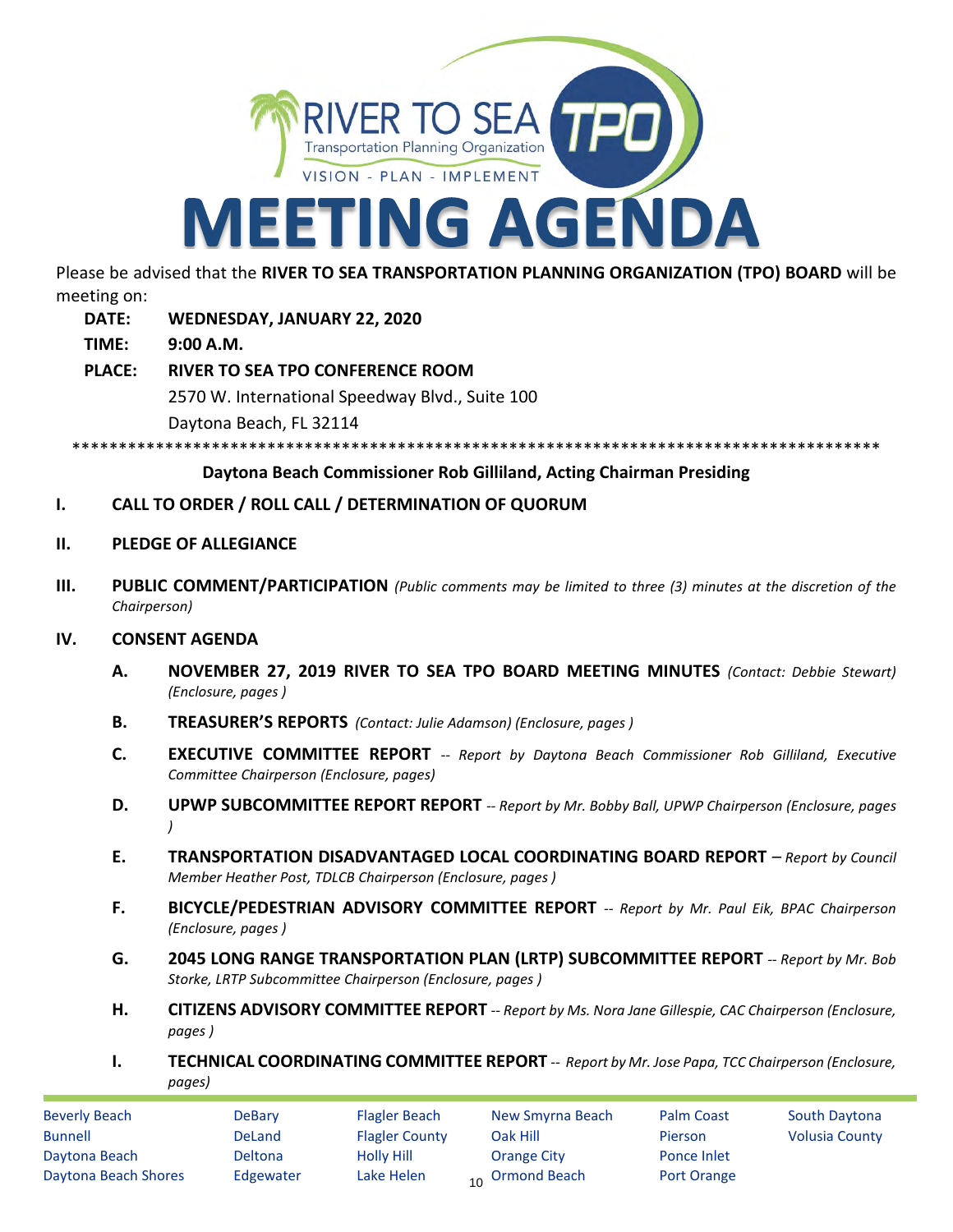*River to Sea TPO Board Agenda January 22, 2020 Page 2*

#### **IV. CONSENT AGENDA** *(Continued)*

- **J. RIVER TO SEA TPO BOARD SUMMARY REPORT** *-- Report by Daytona Beach Commissioner Rob Gilliland, A TPO Board Chairperson (Enclosure, pages)*
- **K. REVIEW AND APPROVAL OF EXPENDITURE FOR THE "TELL THE TPO" SURVEY (\$40,000)** *(Contact: Pamela Blankenship) (Enclosure, page )*
- **L. REVIEW AND APPROVAL OF THE DRAFT POLICY FOR DUES AND MEMBERSHIPS** *(Contact: Lois Bollenback) (Enclosure, pages)*

This policy was developed based upon input provided by the Executive Committee at the November meeting. It will be incorporated into update of the Employee Handbook when that document is revised.

**M. REVIEW AND APPROVAL OF THE DRAFT POLICY FOR TELECOMMUTING AND WORKING REMOTELY**  *(Contact: Lois Bollenback) (Enclosure, pages)*

This policy was developed based upon input provided by the Executive Committee at the November meeting. It amends and supplements information included the currently adopted Employee Handbook.

### **V. ACTION ITEMS**

**A. REVIEW AND APPROVAL OF RESOLUTION 2020-## SUPPORTING ALTERNATIVE 3 (CLOVERLEAF #2) OF THE I-95 AND PIONEER TRAIL PD&E** *(Contact: Lois Bollenback) (Enclosure, pages)*

### **VI. PRESENTATIONS, STATUS REPORTS AND DISCUSSION ITEMS**

- **A. PRESENTATION AND DISCUSSION OF PLANNING PROJECTS UNDER CONSIDERATION FOR THE TWO-YEAR FY 2020/21 TO 2021/22 UNIFIED PLANNING WORK PROGRAM (UPWP)** *(Contact: Lois Bollenback) (Enclosure, pages)*
- **B. PRESENTATION AND DISCUSSION OF THE DEVELOPMENT OF THE 2045 LONG RANGE TRANSPORTATION PLAN** *(Contact: Colleen Nicoulin) (Enclosure, pages)*
- **C. PRESENTATION AND DISCUSSION OF THE FEDERAL CERTIFICATION REVIEW REPORT** *(Contact: Lois Bollenback) (Enclosure, pages )*
- **D. PRESENTATION AND DISCUSSION OF UPDATED SAFETY DATA AND TARGETS** *(Contact: Crystal Mercedes) (Enclosure, pages )*
- **E. PRESENTATION AND DISCUSSION OF PROPOSED CONSOLITIDATED PLANNING GRANT** *(Contact: Lois Bollenback) (Enclosure, pages )*
- **F. FDOT REPORT** *(Contact: Vickie Wyche, FDOT District 5) (Enclosure, pages XX)*

## **VII. EXECUTIVE DIRECTOR'S REPORT** *(Enclosure, page )*

- $\rightarrow$  Update on SU Funding/Project Cost Increases (FDOT Two-Day Response)
- $\rightarrow$  Update on FDOT D-5 Proposed Local Agency Program (LAP) Policy
- $\rightarrow$  2020 Annual Call for Projects